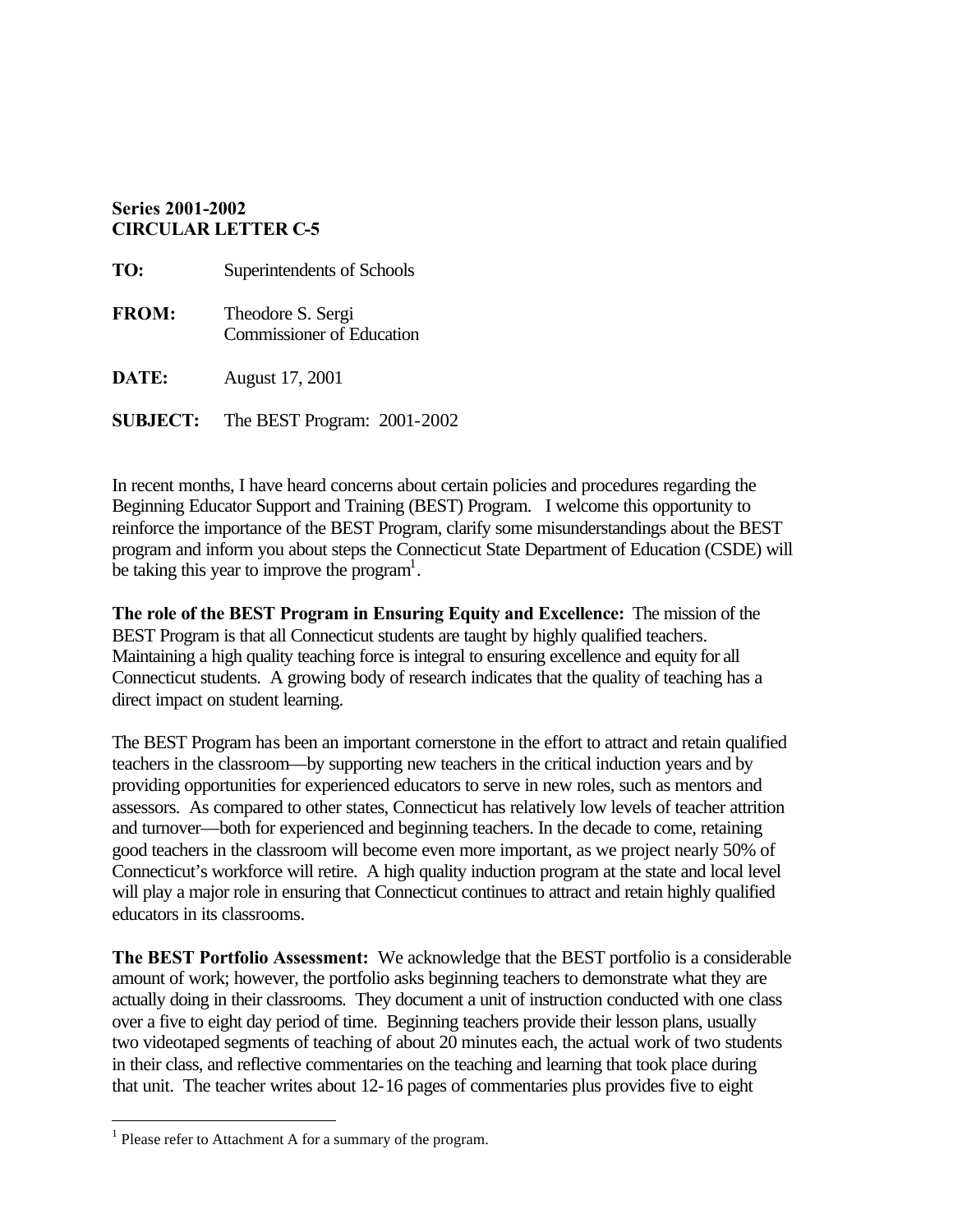lesson logs depending upon the length of the unit. The rest of the portfolio consists of copies of instructional materials and examples of student work.

*Department actions to improve program:* 

- � **Continue to convene on an annual basis a committee of beginning and experienced teachers to review portfolio handbooks** to ensure clarity of tasks and questions, review page limits (first introduced in 1999), and reduce the amount or number of days of instruction that must be documented, as appropriate;
- � **Post on the CSDE web-site BEST portfolio exemplars** to make examples of effective teaching practice more accessible to beginning teachers and dispel some of the misperceptions about portfolios, such as that they require large amounts of paperwork or that expectations are unrealistic or inappropriate for beginning teachers.

**Feedback to Beginning Teachers:** A misperception that has surfaced recently is that there is no feedback given to beginning teachers about their performance on the assessment. This is incorrect. **Since 1998, beginning teachers have received an individualized performance summary** describing their performance in the categories of designing and implementing instruction, analysis of teaching and analysis of learning. Feedback conferences have been available to all beginning teachers upon request. Furthermore, **all beginning teachers who do not successfully complete the portfolio assessment are contacted directly by Department staff to schedule a "BEST Portfolio Conference."** A trained portfolio scorer/trainer meets with a beginning teacher to help him/her interpret the score report and discuss strategies for improvement. All beginning teachers have had the opportunity to meet with a trainer to receive individualized feedback.

*Department actions to improve program:* 

- � **Improve portfolio feedback** by providing score interpretation guides; and
- � **Provide greater availability of assessment conferences** and other forms of professional development for beginning teachers.

**Mentoring of Beginning Teachers:** State law requires local school boards and the state to provide both *support* and *assessment* for purposes of licensing beginning teachers. State regulations require beginning teachers to have **weekly contacts** with the mentor or mentor team members and local districts to provide sufficient time over the school year for beginning teachers to meet with their mentors. Operationally, we have defined this as the equivalent of 30 hours of "significant contacts" over the course of a school year between beginning teacher and his/her mentor, support team members, content colleagues, the principal and/or district facilitator. Superintendents annually submit to CSDE a written attestation that this requirement has been met and each district maintains records of the support provided to each beginning teacher.

Many districts have recognized the importance of supporting new teachers by developing programs that exceed the mandated regulatory minimums. A recent survey indicated that nearly half of districts provide support to beginning teachers in their second year. Eighteen school districts currently provide local funding of stipends to mentor/mentor teams members—ranging from \$150 to \$3000. On the other hand, 21% of beginning teachers last year did not have a mentor in the same content area, and about 10% were assigned a mentor from outside the school. Content-specific and building-level support is crucial to supporting beginning teachers in the portfolio process.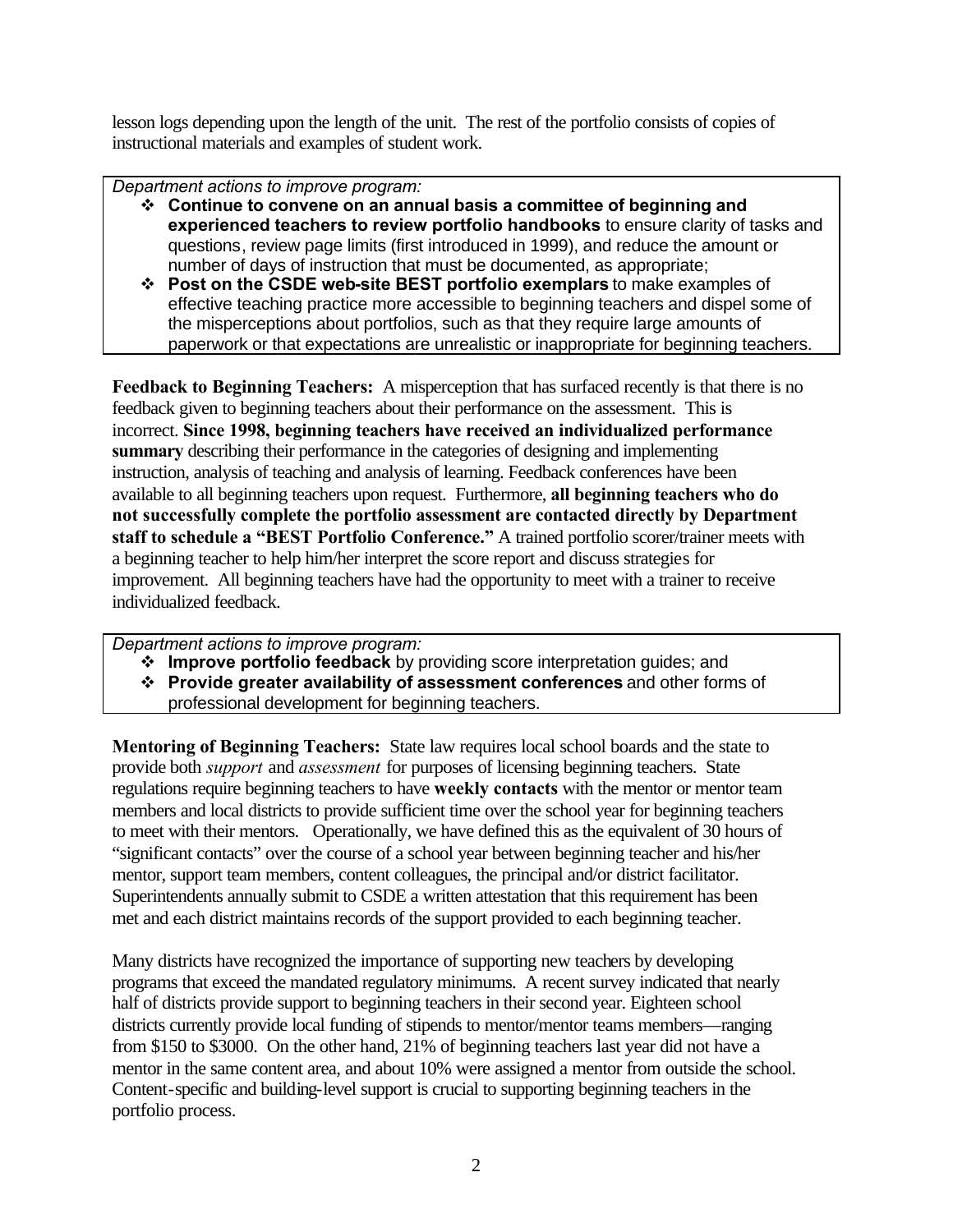In the most recent legislative session, a special appropriation of \$600,000 was made to provide stipends to mentors during the 2001-2002 school year. These monies will be included in the professional development fund payments made to local school districts during the 2001-2002 school year, and **districts must use these special state funds to pay mentors or mentor team members assigned to each beginning teacher**. The exact dollar amount will depend upon the numbers of first year beginning teachers registered in the BEST Program as of January 1, 2002. We currently estimate the amount per mentor/mentor team will be \$170, but will notify you regarding the final amount no later than February 1, 2002.

*Department actions to improve program:* 

- � **Analyze and publish the results of a spring 2001 survey of beginning teachers, mentors and other school district personnel** regarding sources and types of support provided to beginning teachers and issues identified by district personnel regarding needed improvements to the BEST Program;
- � **Encourage districts to develop "district beginning teacher support plans"** that are linked to the district's teacher evaluation and professional development plan and that clearly specify the types and nature of support provided by the district;
- � **Provide models of comprehensive district support plans** on the Department's webpage (www.ct.state.us/der/publications/teacher\_assessment) and
- � **Continue to seek increases in BEST Program funding** to better support beginning teachers and compensate mentors/mentor team members in 2002-2003 and beyond.

**BEST Program Clinics and Seminars:** State policy is that attendance is *voluntary,* with the exception of graduates of the Alternate Route to Certification Program, who—as part of their certification requirements—must complete BEST training in their first two years of teaching. We have noted that some school districts currently require their beginning teachers to attend these seminars.

We do, however, highly recommend that beginning teachers attend these seminars and clinics to help improve their teaching and to understand the standards they have to meet in the portfolio assessment. The content-specific seminars, which are taught by exemplary classroom teachers who are trained portfolio scorers, have consisted of six sessions providing about 20-25 hours of professional development over a two-year period. The portfolio and videotaping clinics provide assistance to beginning teachers in compiling a portfolio and plan for videotaping their classrooms.

#### *Department actions to improve program:*

� **Integrate distance learning with regional seminars for beginning teachers,** thereby providing the equivalent of 20-30 hours of on-line and "in person" professional development making the seminars more accessible and available for beginning teachers and their mentors.

**Impact of the Assessment:** About 10-15% of beginning teachers who submit a portfolio during their second year of teaching do not meet the assessment standard. These teachers are then given a third year in the BEST Program and up to two additional opportunities to submit new portfolios (by December 1 and/or by April 1 in year three). Approximately 3-5% of beginning teachers will not meet the requirement at the end of their third year of teaching. These teachers may reenter the teaching profession upon successful completion of a program of intervening study and experience, which may be completed in as little as one year's time.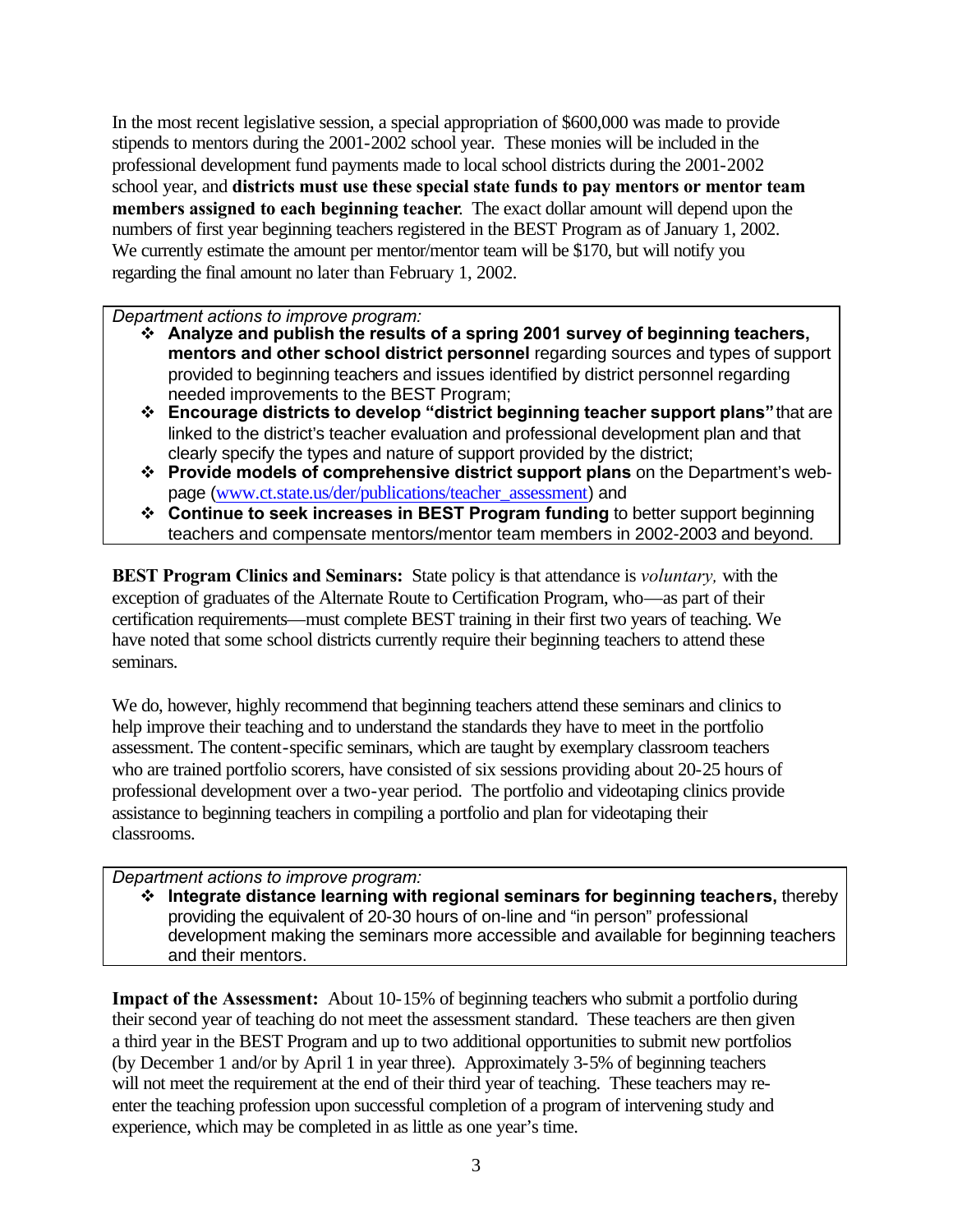It should be noted that, based upon our review of districts' teacher evaluation and professional development plans submitted to the Department over the last several months, the majority of districts are using portfolios or similar structures to collect information about teaching using a variety of data sources (in addition to classroom observation). Teaching portfolios are increasingly common as a part of pre-service education. As a consequence, the BEST portfolio is becoming part of a continuum in which teachers document their teaching and their students' learning throughout their careers. We expect that BEST portfolio pass rates will increase over time, as higher education institutions better prepare their teacher candidates for the portfolio assessment.

#### **The Importance of Quality Induction Programs in Keeping Effective Teachers in the Classroom**

The record of the last decade is our continuous improvement of the BEST Program and—as you can see from this memo—we are still striving to make a good program even better. The State Board and I believe that the BEST Program is one of Connecticut's several building blocks of success. Many administrators and teachers in Connecticut have stated that BEST has contributed to the high quality of instruction in Connecticut and, therefore, to our students' increased achievement.

I believe we have both a professional and legal obligation to support our new teachers, and that one very important way to address the problem of teacher shortages is to do a better job in retaining more of our newest teachers in the classroom. The BEST Program plays an important role in meeting this goal. I look forward to your continued interest and feedback about the program and will be glad to address any other concerns you have.

TSS:kf